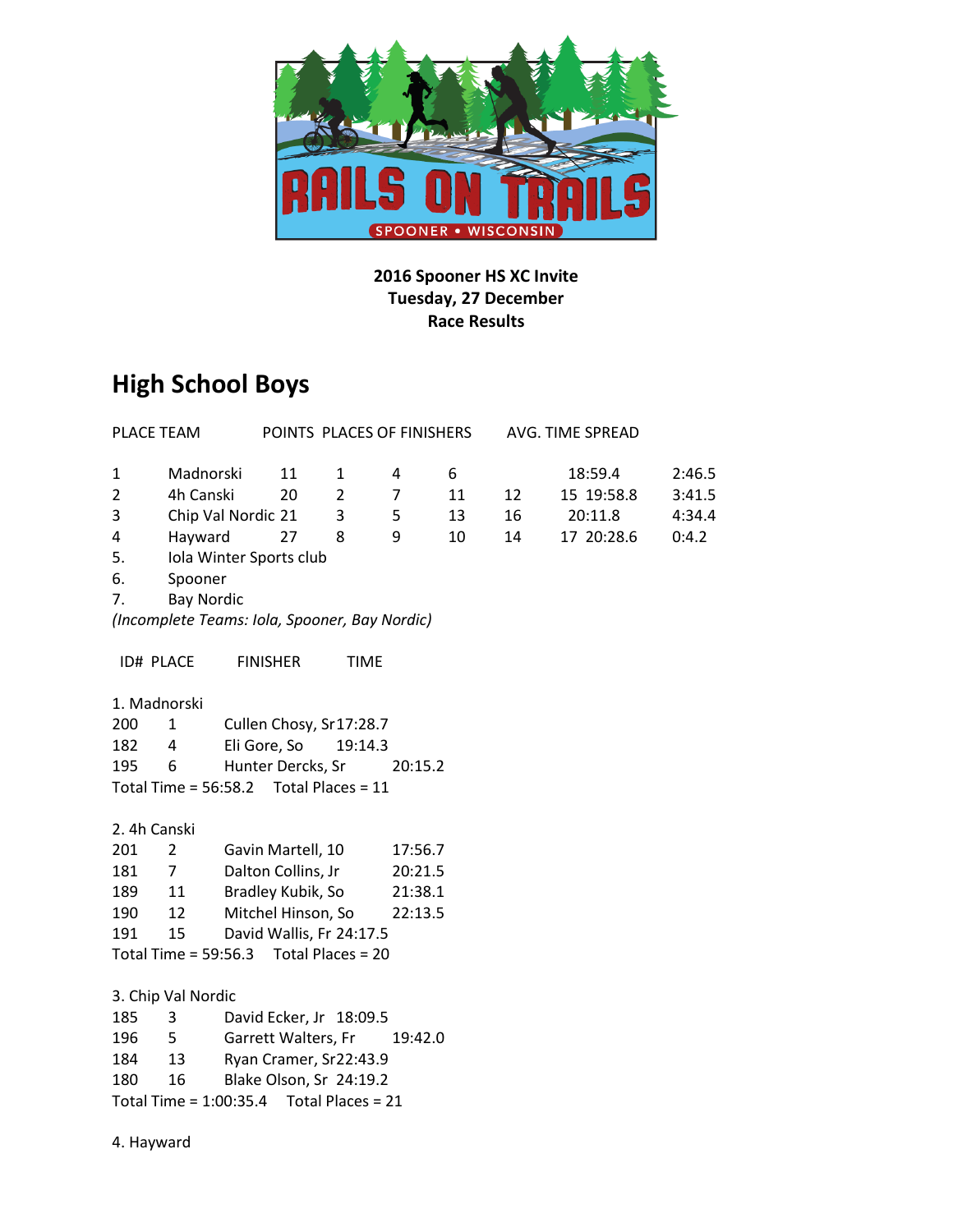| 174                                        | 8  | Jonathan Martin, Jr          | 20:26.6 |  |  |  |  |
|--------------------------------------------|----|------------------------------|---------|--|--|--|--|
| 172                                        |    | Derek Kozak, Sr 20:28.5      |         |  |  |  |  |
| 175                                        | 10 | Dylan Winchester, Jr 20:30.7 |         |  |  |  |  |
| 179                                        | 14 | Gabe Martin, Fr 23:08.5      |         |  |  |  |  |
| 176                                        | 17 | John Halberg, So             | 25:34.7 |  |  |  |  |
| Total Time = $1:01:25.8$ Total Places = 27 |    |                              |         |  |  |  |  |

TEAM

|     | <b>ID# PLACE SCORE</b> |                | <b>FINISHER</b>                         | <b>TIME</b> | <b>TEAM</b>             |                    |
|-----|------------------------|----------------|-----------------------------------------|-------------|-------------------------|--------------------|
| 200 | 1                      | 1              | Cullen Chosy, Sr17:28.7 Madnorski       |             |                         |                    |
| 201 | 2                      | $\overline{2}$ | Gavin Martell, 10                       |             | 17:56.7 4h Canski       |                    |
| 185 | 3                      | 3              | David Ecker, Jr 18:09.5 Chip Val Nordic |             |                         |                    |
| 168 | 4                      |                | Sam Williams, Jr                        |             | 18:56.0 Iola            |                    |
| 182 | 5                      | 4              | Eli Gore, So                            |             | 19:14.3 Madnorski       |                    |
| 196 | 6                      | 5              | Garrett Walters, Fr                     |             | 19:42.0 Chip Val Nordic |                    |
| 195 | 7                      | 6              | Hunter Dercks, Sr                       |             | 20:15.2 Madnorski       |                    |
| 181 | 8                      | 7              | Dalton Collins, Jr                      |             | 20:21.5 4h Canski       |                    |
| 174 | 9                      | 8              | Jonathan Martin, Jr                     |             | 20:26.6 Hayward         |                    |
| 172 | 10                     | 9              | Derek Kozak, Sr 20:28.5 Hayward         |             |                         |                    |
| 175 | 11                     | 10             | Dylan Winchester, Jr                    |             | 20:30.7 Hayward         |                    |
| 189 | 12                     | 11             | Bradley Kubik, So                       |             | 21:38.1 4h Canski       |                    |
| 199 | 13                     |                | Elliot McG Schneider, So                |             |                         | 22:06.0 Bay Nordic |
| 190 | 14                     | 12             | Mitchel Hinson, So                      |             | 22:13.5 4h Canski       |                    |
| 184 | 15                     | 13             | Ryan Cramer, Sr22:43.9 Chip Val Nordic  |             |                         |                    |
| 186 | 16                     |                | Andrew Ross, Fr                         |             | 23:06.3 lola            |                    |
| 179 | 17                     | 14             | Gabe Martin, Fr 23:08.5 Hayward         |             |                         |                    |
| 197 | 18                     |                | Sam Dettle, Sr 23:56.6 Spooner          |             |                         |                    |
| 191 | 19                     | 15             | David Wallis, Fr 24:17.5 4h Canski      |             |                         |                    |
| 180 | 20                     | 16             | Blake Olson, Sr 24:19.2 Chip Val Nordic |             |                         |                    |
| 193 | 21                     |                | Anders Geisen, Sr                       |             | 25:08.0 4h Canski       |                    |
| 198 | 22                     |                | Daniel Hubatch, Jr                      |             | 25:21.6 Spooner         |                    |
| 192 | 23                     |                | Alec Osmak, Jr 25:23.6 4h Canski        |             |                         |                    |
| 176 | 24                     | 17             | John Halberg, So                        |             | 25:34.7 Hayward         |                    |
| 194 | 25                     |                | Moya Korpela, So                        |             | 30:36.8 4h Canski       |                    |
| 170 | 26                     |                | Brandon Frost, Sr                       |             | 31:51.4 Hayward         |                    |
| 173 | 27                     |                | Matthew Lindquist, Jr                   |             | 37:14.4 Hayward         |                    |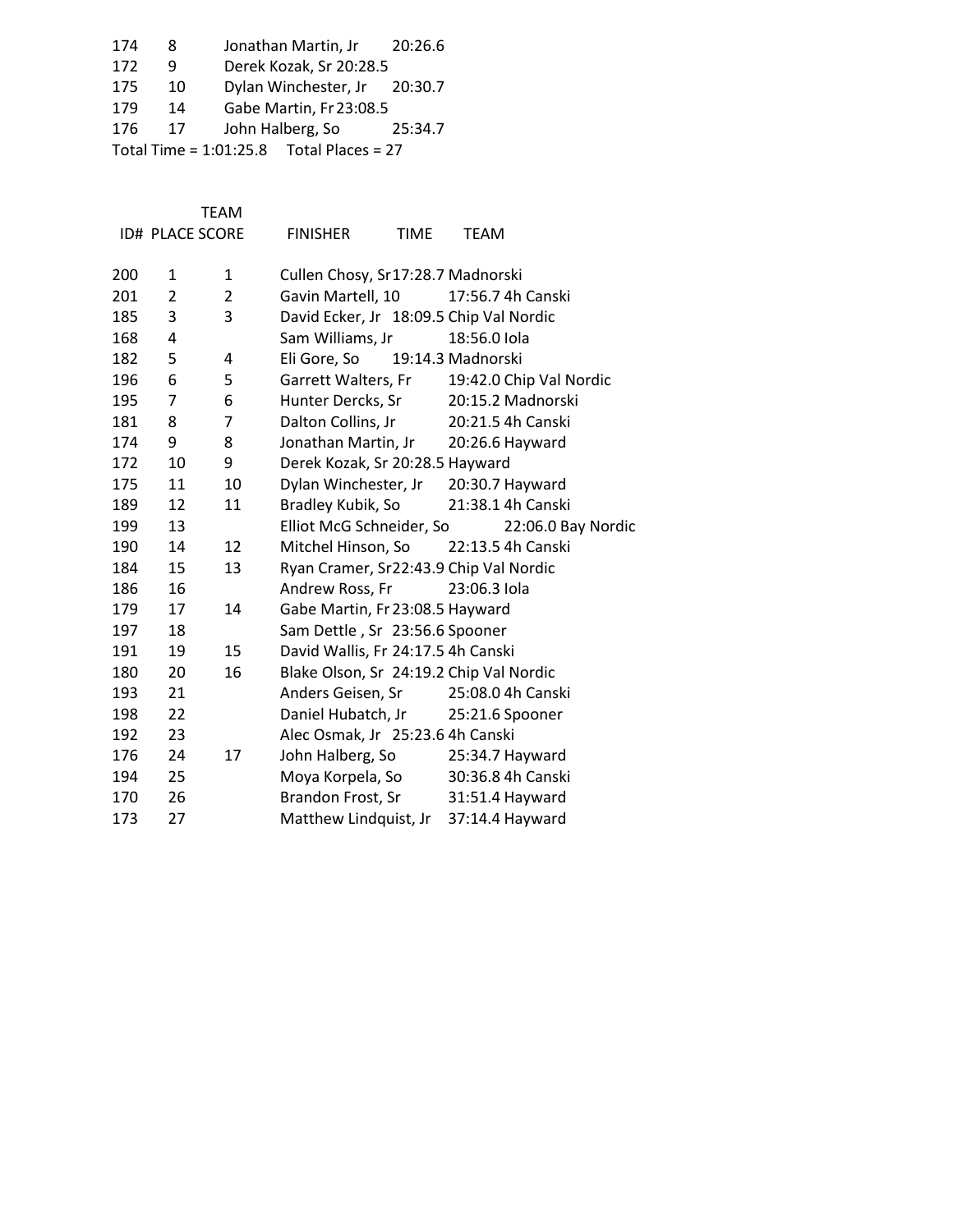## **HS Girls**

| PLACE TEAM                                                                        |                              |                 | POINTS PLACES OF FINISHERS    |                                            |                | AVG. TIME SPREAD |                     |                         |        |  |  |  |
|-----------------------------------------------------------------------------------|------------------------------|-----------------|-------------------------------|--------------------------------------------|----------------|------------------|---------------------|-------------------------|--------|--|--|--|
| $\mathbf{1}$                                                                      | Hayward                      |                 | $\overline{7}$                | 1                                          | $\mathbf{2}$   | 4                | 5                   | 6 23:27.0               | 2:58.7 |  |  |  |
| $\overline{2}$                                                                    | 4h Canski                    |                 | 18                            | 3                                          | $\overline{7}$ | 8                |                     | 27:19.6                 | 5:49.6 |  |  |  |
| 3                                                                                 |                              | Chippewa Valley |                               |                                            |                |                  |                     |                         |        |  |  |  |
| 4                                                                                 |                              |                 |                               |                                            |                |                  |                     |                         |        |  |  |  |
| Iola Winter Sports Club<br>(Incomplete Teams: Independent, Iola, Chip Val Nordic) |                              |                 |                               |                                            |                |                  |                     |                         |        |  |  |  |
|                                                                                   |                              |                 |                               |                                            |                |                  |                     |                         |        |  |  |  |
|                                                                                   | ID# PLACE                    | <b>FINISHER</b> |                               | <b>TIME</b>                                |                |                  |                     |                         |        |  |  |  |
| 1. Hayward                                                                        |                              |                 |                               |                                            |                |                  |                     |                         |        |  |  |  |
| 141                                                                               | $\mathbf{1}$                 |                 |                               | Alexia Abric, Sr 21:59.5                   |                |                  |                     |                         |        |  |  |  |
| 148                                                                               | 2                            |                 |                               | Nel Hanson, Fr 23:23.2                     |                |                  |                     |                         |        |  |  |  |
| 145                                                                               | 4                            |                 |                               | Claire Smith, Jr 24:58.2                   |                |                  |                     |                         |        |  |  |  |
| 142                                                                               | 5                            |                 | Lauren Harrison, Sr           |                                            | 26:36.8        |                  |                     |                         |        |  |  |  |
| 144                                                                               | 6                            |                 | Maggie Penning, Sr            |                                            | 28:29.0        |                  |                     |                         |        |  |  |  |
|                                                                                   |                              |                 |                               | Total Time = $1:10:20.9$ Total Places = 7  |                |                  |                     |                         |        |  |  |  |
|                                                                                   |                              |                 |                               |                                            |                |                  |                     |                         |        |  |  |  |
| 2. 4h Canski                                                                      |                              |                 |                               |                                            |                |                  |                     |                         |        |  |  |  |
| 153                                                                               | 3                            |                 |                               | Amy Wallis, Sr 23:31.8                     |                |                  |                     |                         |        |  |  |  |
| 154                                                                               | 7                            |                 | Kelsie Shields, Sr<br>29:05.5 |                                            |                |                  |                     |                         |        |  |  |  |
| 155                                                                               | Erin Matula, So 29:21.4<br>8 |                 |                               |                                            |                |                  |                     |                         |        |  |  |  |
|                                                                                   |                              |                 |                               | Total Time = $1:21:58.7$ Total Places = 18 |                |                  |                     |                         |        |  |  |  |
|                                                                                   |                              |                 |                               |                                            |                |                  |                     |                         |        |  |  |  |
|                                                                                   |                              | <b>TEAM</b>     |                               |                                            |                |                  |                     |                         |        |  |  |  |
|                                                                                   | <b>ID# PLACE SCORE</b>       |                 |                               | <b>FINISHER</b>                            | <b>TIME</b>    | <b>TEAM</b>      |                     |                         |        |  |  |  |
|                                                                                   |                              |                 |                               |                                            |                |                  |                     |                         |        |  |  |  |
| 141                                                                               | 1                            | $\mathbf{1}$    |                               | Alexia Abric, Sr 21:59.5 Hayward           |                |                  |                     |                         |        |  |  |  |
| 149                                                                               | 2                            |                 |                               | Victoria Weier, So                         |                | 22:10.9 Iola     |                     |                         |        |  |  |  |
| 151                                                                               | 3                            |                 |                               | Zoe Smith, Sr 23:12.6 Chip Val Nordic      |                |                  |                     |                         |        |  |  |  |
| 150                                                                               | 4                            |                 |                               | Sophia Smith, Sr                           |                |                  |                     | 23:14.0 Chip Val Nordic |        |  |  |  |
| 148                                                                               | 5                            | $\overline{2}$  |                               | Nel Hanson, Fr 23:23.2 Hayward             |                |                  |                     |                         |        |  |  |  |
| 153                                                                               | 6                            | 3               |                               | Amy Wallis, Sr 23:31.8 4h Canski           |                |                  |                     |                         |        |  |  |  |
| 145                                                                               | 7                            | 4               |                               | Claire Smith, Jr 24:58.2 Hayward           |                |                  |                     |                         |        |  |  |  |
| 142                                                                               | 8                            | 5               |                               | Lauren Harrison, Sr                        |                |                  | 26:36.8 Hayward     |                         |        |  |  |  |
| 140                                                                               | 9                            |                 |                               | Jamilah Maronde, So                        |                |                  | 27:33.9 Independent |                         |        |  |  |  |
| 144                                                                               | 10                           | 6               |                               | Maggie Penning, Sr                         |                |                  | 28:29.0 Hayward     |                         |        |  |  |  |
| 147                                                                               | 11                           |                 |                               | Haley Penning, So                          |                |                  | 28:55.4 Hayward     |                         |        |  |  |  |
| 143                                                                               | 12                           |                 |                               | Tressa Lundsten, Sr                        |                |                  | 28:59.8 Hayward     |                         |        |  |  |  |
| 154                                                                               | 13                           | 7               |                               | Kelsie Shields, Sr                         |                |                  | 29:05.5 4h Canski   |                         |        |  |  |  |
| 155                                                                               | 14                           | 8               |                               | Erin Matula, So 29:21.4 4h Canski          |                |                  |                     |                         |        |  |  |  |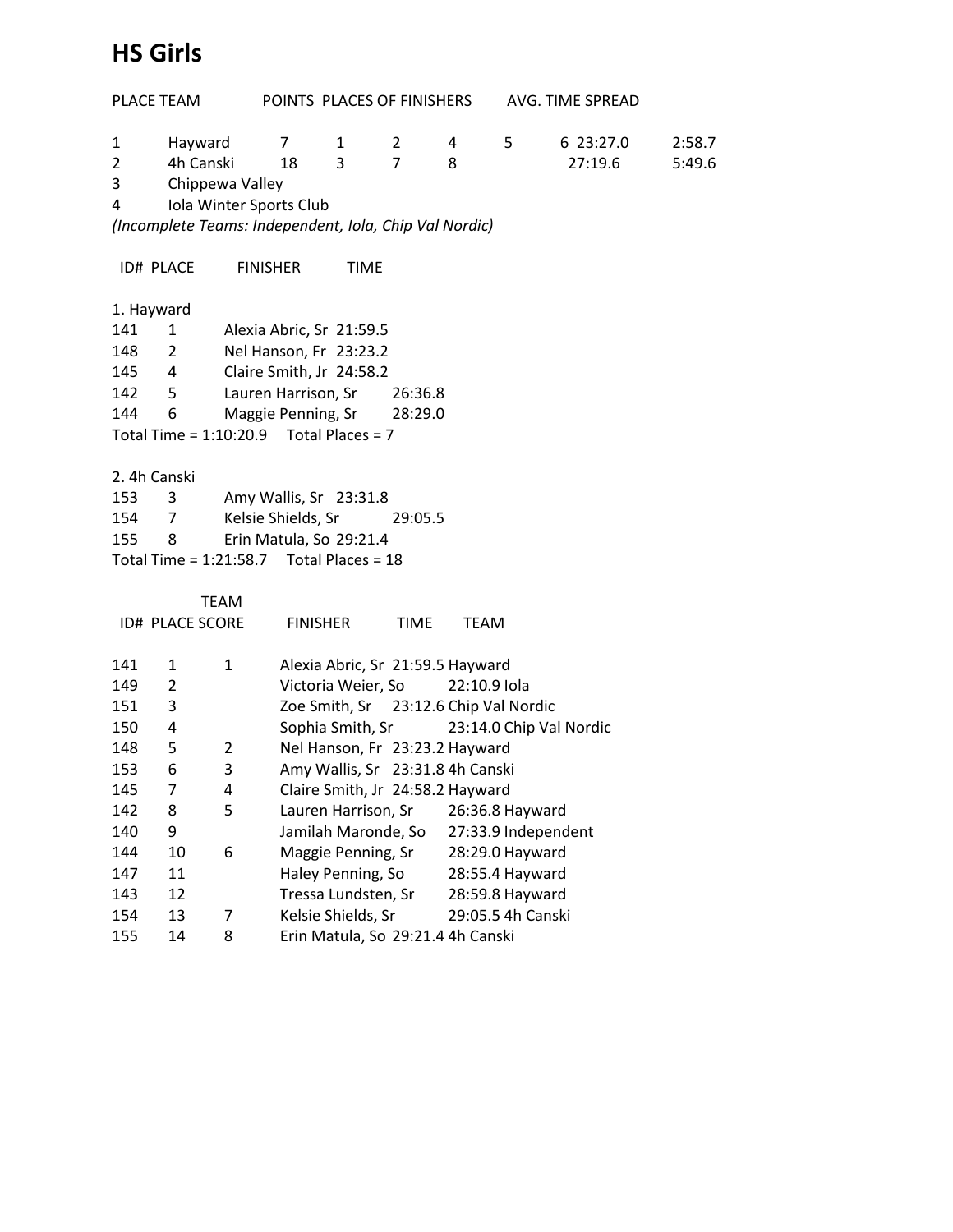### **Middle School Girls**

| <b>PLACE TEAM</b>                                                                       |                        | POINTS PLACES OF FINISHERS                                                                    |                                           |                                               |                | AVG. TIME SPREAD       |                          |  |                               |        |  |
|-----------------------------------------------------------------------------------------|------------------------|-----------------------------------------------------------------------------------------------|-------------------------------------------|-----------------------------------------------|----------------|------------------------|--------------------------|--|-------------------------------|--------|--|
| 1<br>$\overline{2}$<br>3<br>4<br>5.                                                     | <b>Bay Nordic</b>      | Hayward Girls 6<br>Chippewa Valley Nordic<br><b>Lakeland Nordic</b><br>Iola Winer Sports Club |                                           | $\mathbf{1}$                                  | $\overline{2}$ | 3                      | 4                        |  | 5 13:04.3                     | 0:22.5 |  |
| (Incomplete Teams: Chip Val Nordic Girls, Iola Girls, Lakeland Girls, Bay Nordic Girls) |                        |                                                                                               |                                           |                                               |                |                        |                          |  |                               |        |  |
|                                                                                         | <b>ID# PLACE</b>       | <b>FINISHER</b>                                                                               |                                           | <b>TIME</b>                                   |                |                        |                          |  |                               |        |  |
|                                                                                         | 1. Hayward Girls       |                                                                                               |                                           |                                               |                |                        |                          |  |                               |        |  |
| 111                                                                                     | $\mathbf{1}$           | Eliana Malnourie, 8                                                                           |                                           |                                               | 12:55.7        |                        |                          |  |                               |        |  |
| 116                                                                                     | $\overline{2}$         | Anneliese Bauer, 7                                                                            |                                           |                                               | 12:59.1        |                        |                          |  |                               |        |  |
| 115                                                                                     | 3                      |                                                                                               |                                           | Ingrid Sokup, 8 13:18.1                       |                |                        |                          |  |                               |        |  |
| 110                                                                                     | 4                      | Cassidy Gould, 8                                                                              |                                           |                                               | 13:34.1        |                        |                          |  |                               |        |  |
| 114                                                                                     | 5                      | Maggie Martin, 8                                                                              |                                           |                                               | 13:53.2        |                        |                          |  |                               |        |  |
|                                                                                         |                        |                                                                                               |                                           | Total Time = $39:12.9$ Total Places = 6       |                |                        |                          |  |                               |        |  |
|                                                                                         |                        |                                                                                               |                                           |                                               |                |                        |                          |  |                               |        |  |
|                                                                                         | <b>TEAM</b>            |                                                                                               |                                           |                                               |                |                        |                          |  |                               |        |  |
|                                                                                         | <b>ID# PLACE SCORE</b> |                                                                                               | <b>FINISHER</b>                           |                                               | <b>TIME</b>    | <b>TEAM</b>            |                          |  |                               |        |  |
|                                                                                         |                        |                                                                                               |                                           |                                               |                |                        |                          |  |                               |        |  |
| 121                                                                                     | $\mathbf{1}$           |                                                                                               |                                           | Mia Case, 8                                   |                | 11:14.8 Lakeland Girls |                          |  |                               |        |  |
| 123                                                                                     | $\overline{2}$         |                                                                                               |                                           | Spirit Hess, 8                                |                |                        | 11:41.9 Bay Nordic Girls |  |                               |        |  |
| 111                                                                                     | 3                      | $\mathbf{1}$                                                                                  |                                           | Eliana Malnourie, 8                           |                |                        | 12:55.7 Hayward Girls    |  |                               |        |  |
| 116                                                                                     | 4                      | $\overline{2}$                                                                                |                                           | Anneliese Bauer, 7                            |                |                        | 12:59.1 Hayward Girls    |  |                               |        |  |
| 120                                                                                     | 5                      |                                                                                               |                                           | Erin Ross, 8                                  |                | 13:04.6 Iola Girls     |                          |  |                               |        |  |
| 115                                                                                     | 6                      | 3                                                                                             |                                           | Ingrid Sokup, 8 13:18.1 Hayward Girls         |                |                        |                          |  |                               |        |  |
| 110                                                                                     | 7                      | 4                                                                                             |                                           | Cassidy Gould, 8                              |                |                        | 13:34.1 Hayward Girls    |  |                               |        |  |
| 114                                                                                     | 8                      | 5                                                                                             |                                           | Maggie Martin, 8                              |                |                        | 13:53.2 Hayward Girls    |  |                               |        |  |
| 109                                                                                     | 9                      |                                                                                               |                                           | Fran Peterson, 6                              |                |                        |                          |  | 14:18.2 Chip Val Nordic Girls |        |  |
| 113                                                                                     | 10                     |                                                                                               |                                           | Dianna Martin, 8                              |                |                        | 14:25.4 Hayward Girls    |  |                               |        |  |
| 125                                                                                     | 11                     |                                                                                               |                                           | Aubrie Ecker, 7 14:37.6 Chip Val Nordic Girls |                |                        |                          |  |                               |        |  |
| 124                                                                                     | 12                     |                                                                                               | 15:01.3 Bay Nordic Girls<br>Raina Hess, 6 |                                               |                |                        |                          |  |                               |        |  |
| 118                                                                                     | 13                     |                                                                                               |                                           | Helena Maki, 7 16:29.3 Hayward Girls          |                |                        |                          |  |                               |        |  |
| 117                                                                                     | 14                     |                                                                                               |                                           | Ashleigh Magnuson, 7 17:12.0 Hayward Girls    |                |                        |                          |  |                               |        |  |
|                                                                                         |                        |                                                                                               |                                           |                                               |                |                        |                          |  |                               |        |  |